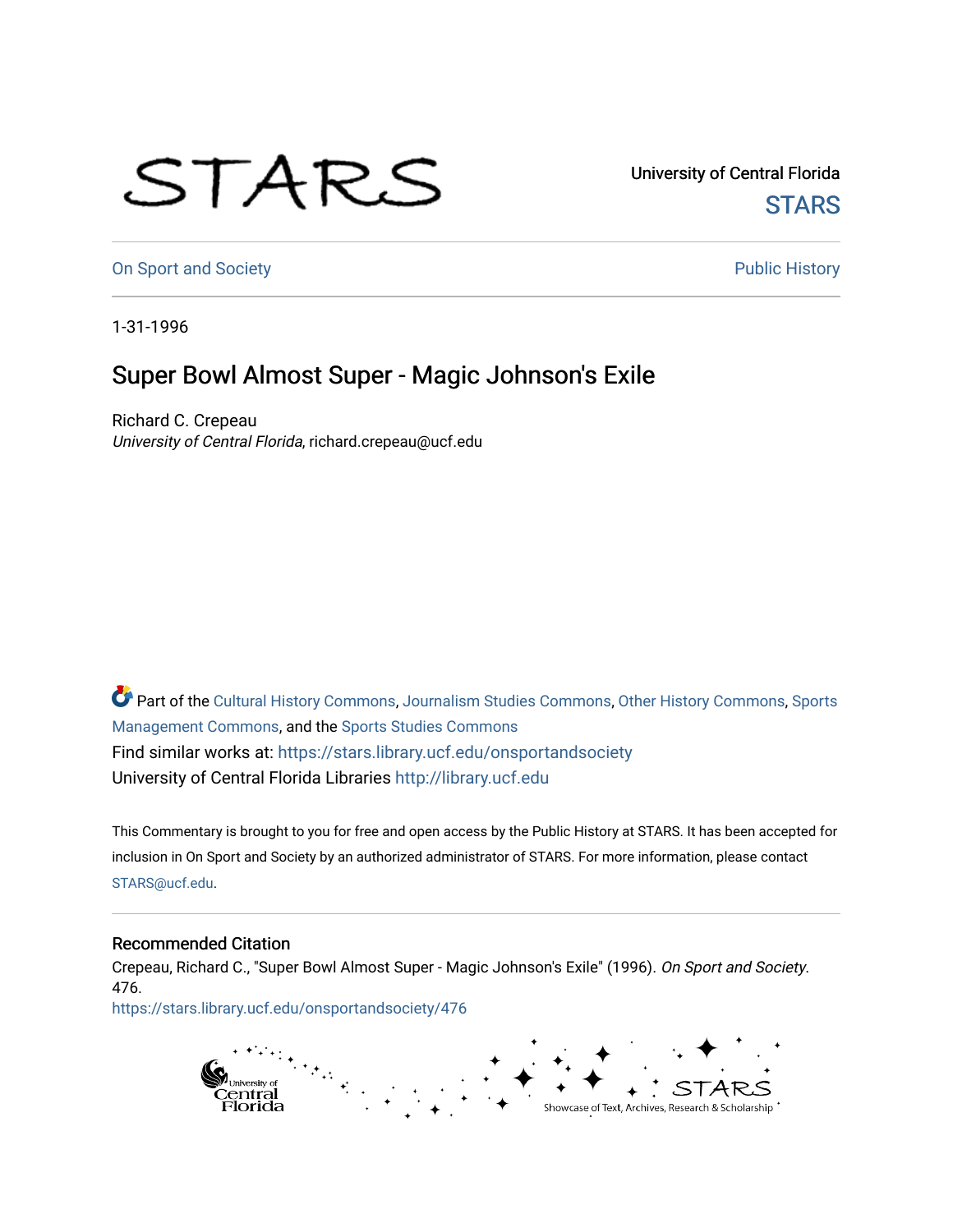## SPORT AND SOCIETY FOR ARETE January 31, 1996

Is it over? Has the hype finally ended, or is it still echoing in your head almost a week after the clock ran out on the Pittsburgh Steelers.

For the first time in several years the Super Bowl almost lived up to its name. The football game remained interesting throughout, if not an artistic success.

It looked more like two games. For the first quarter and a half the Cowboys dominated and took a 13-0 lead. For the next two and a half quarters the Steelers dominated, but despite the domination could not win the game. The great equalizer was defense, and both teams played some, and the Cowboys played enough to hold on and win the game.

Larry Brown was voted MVP but certainly there must be a major assist for Neil O'Donnell and the Steeler receivers. Twice O'Donnell, for whatever reason, found Larry Brown wide open and hit him with near perfect passes. The only problem was that Brown plays for the Cowboys and O'Donnell for the Steelers. Other than that it was picture perfect passing.

The pre-game analysis consistently pointed to the Dallas offensive line as being the major difference between the two teams. The conventional wisdom was that by the fourth quarter the Cowboys line would have totally worn down the Steelers defense. Of course it didn't happen because the Cowboy offensive line was only on the field about nine of the thirty minutes of the second half, and so they had time to wear down no one except the Dallas sideline assistants.

One of the most interesting matchups of the day was Jerry Jones and Paul Tagliabue with the Commissioner firing heavy salvos at Jerry on "Meet the Press" while Jones had the final word autographing hundred dollar bills and accepting the Vince Lombardi Trophy from the Commish.

The other memorable feature of the day, if anything could top Jones autographing hundred dollar bills for pure low rent crassness, were the commercials. At \$40,000 per second these mini-dramas and comedies with extremely high production values remain some of the best in American cinema today. The Pee Wee football parody of NFL Films highlights was excellent, Deion and the roadrunner, several of the Pepsi ads, and the Mcdonald's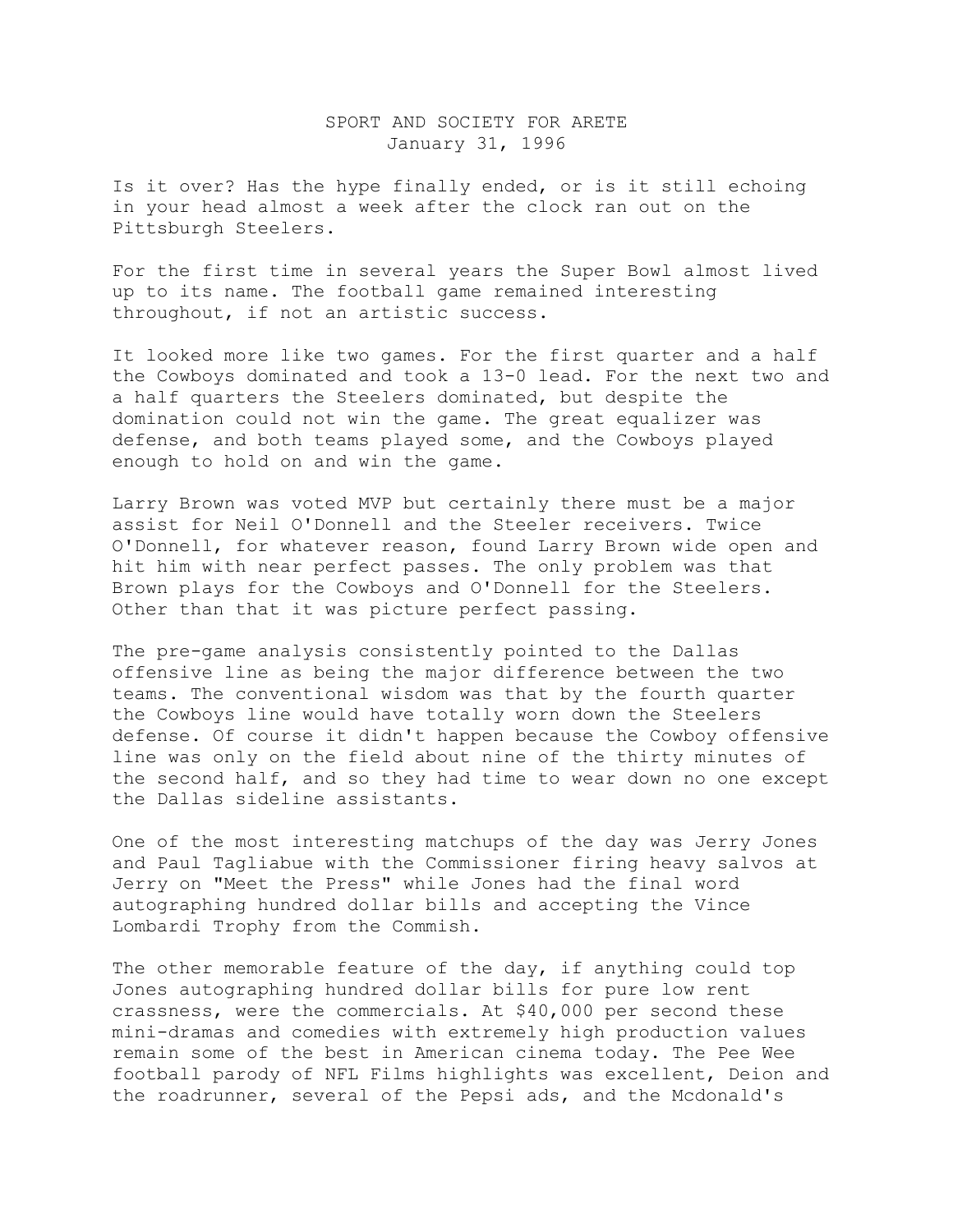rocking baby piece were creative and entertaining--something that could not be said for the game plan of either team.

The other major story of the week, and surprisingly there was a story that could intrude into Super Bowl airspace, was the announcement that Magic Johnson was returning to the Los Angeles Lakers.

Since his departure in 1991 Johnson has threatened to come back once, came back for the Olympics, came back to coach, thought about coming back several times, and now is back. Tuesday night in Los Angeles against the Golden State Warriors about two and a half minutes into the game Johnson came onto the floor greeted by a standing ovation. Although he missed his first shot, Johnson played some quality minutes and showed flashes of that old Magic on the fast break, even though he is no longer very fast. The no-look pass, the great fake and move to the basket, were a reminder of games past, and the familiar smile were a reminder that he still is Magic Johnson. He finished with 19 points, 10 assists, and 8 rebounds, nearly a triple double and almost exactly his career averages.

Looking back on the approximately five years of enforced exile from the NBA, it is sad to think of how many of the great Magic Johnson years were lost. How many records were not broken? How many triple-doubles were not recorded? How many games not won?

And why? Basically because not enough was known about a disease that carried a fear factor usually associated with virulent forms of cancer in modern times. HIV seemed to be a certain death sentence, and the transmission of the disease was explained largely by unfounded rumors and general misinformation.

The NBA administrative hierarchy reacted with panic, as did the players, and the pressures on Johnson were so great that he retired, and then re-retired after briefly attempting a comeback. In addition Johnson and his doctors were uncertain of the impact that the physical stress of playing professional basketball might have on the virus he was carrying in his body. So in a combination of ignorance, fear, and misinformation Magic Johnson's career ended, and both Magic and the fans were robbed of some of his best years of competition.

Tuesday night he looked heavy and slow but still with those flashes of brilliance. The point totals and assists indicate